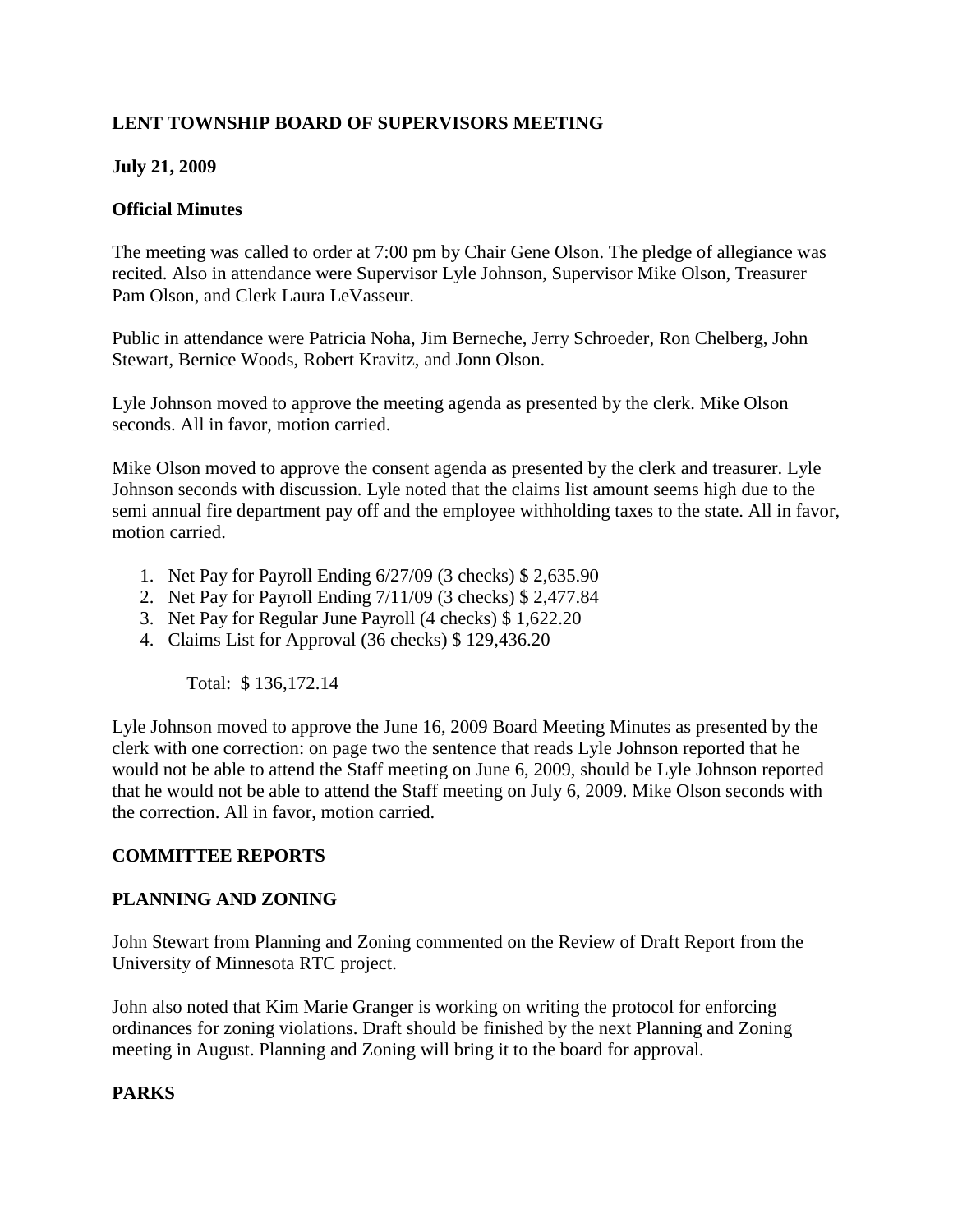Lyle Johnson commented on Parks. Jim Berneche noted that there was a meeting on June 30, Lyle Johnson did not attend. Lyle asked about the hockey rinks at the Doyle Field. Jerry Schroeder and Jim Berneche commented that the plans are that two outside rinks and a warming house will be done by this fall.

## **ROAD REPORT**

Lyle Johnson commented on roads. Lyle noted that the roads are in good shape. Ivywood near County Road 80 is rough and dry as well as Jewel Lane. There is a sign missing on the intersection of 344th and Kale. 320th Street west of Hemingway, there is erosion on the shoulder and a refrigerator in the ditch. Lyle asked about the construction on Lyons Street.

Gene Olson moved to pursue buying an 80 gallon, 150 psi air tank, for the Maintenance department at a cost of \$409. Lyle Johnson seconds. All in favor, motion carried. The tank will be used to clean out the cracks in the road prior to crack sealing them.

Gene Olson asked the Board to look into getting a grinder/router for the maintenance department.

#### **OLD BUSINESS**

CURA- at the June Board Meeting, it was decided that two checks would be issued to the CURA Program, one to Kate Aitchison and one to Andy Guthrie for their work on the CURA project. Gene Olson moved to amend the original motion from the June 16, 2009 Board Meeting Minutes that originally stated a monetary stipend of \$300 from the Planning and Zoning Fund, one check for \$150 to Andy Guthrie and one for \$150 to Kate Aitchison for their work on the CURA project, and instead, one check will be written to the CURA Program. Mike Olson seconds. All in favor, motion carried.

Lent Township Hats-Laura ordered 5 dozen hats from Abbey at Prism Design. The hats will be ready for Stacy Daze. The hats may be sold for \$15 with the proceeds going to the Park Fund and dispersed at Stacy Daze.

## **NEW BUSINESS**

Stacy Lions-Approval to sell alcohol at Stacy Daze- Gene Olson moved to allow the Stacy Lions to sell alcohol at Stacy Daze July 31- August 1, 2009. Lyle Johnson seconds. All in favor, motion carried.

"The Wall That Heals" Donation –September 10-13- Gene Olson suggested giving a small donation since there is no contract for services.

Dust Treatment-email from Kale Avenue- Lyle Johnson asked that the clerk send an email back to the sender stating that there will not be any more roads treated this year with dust control.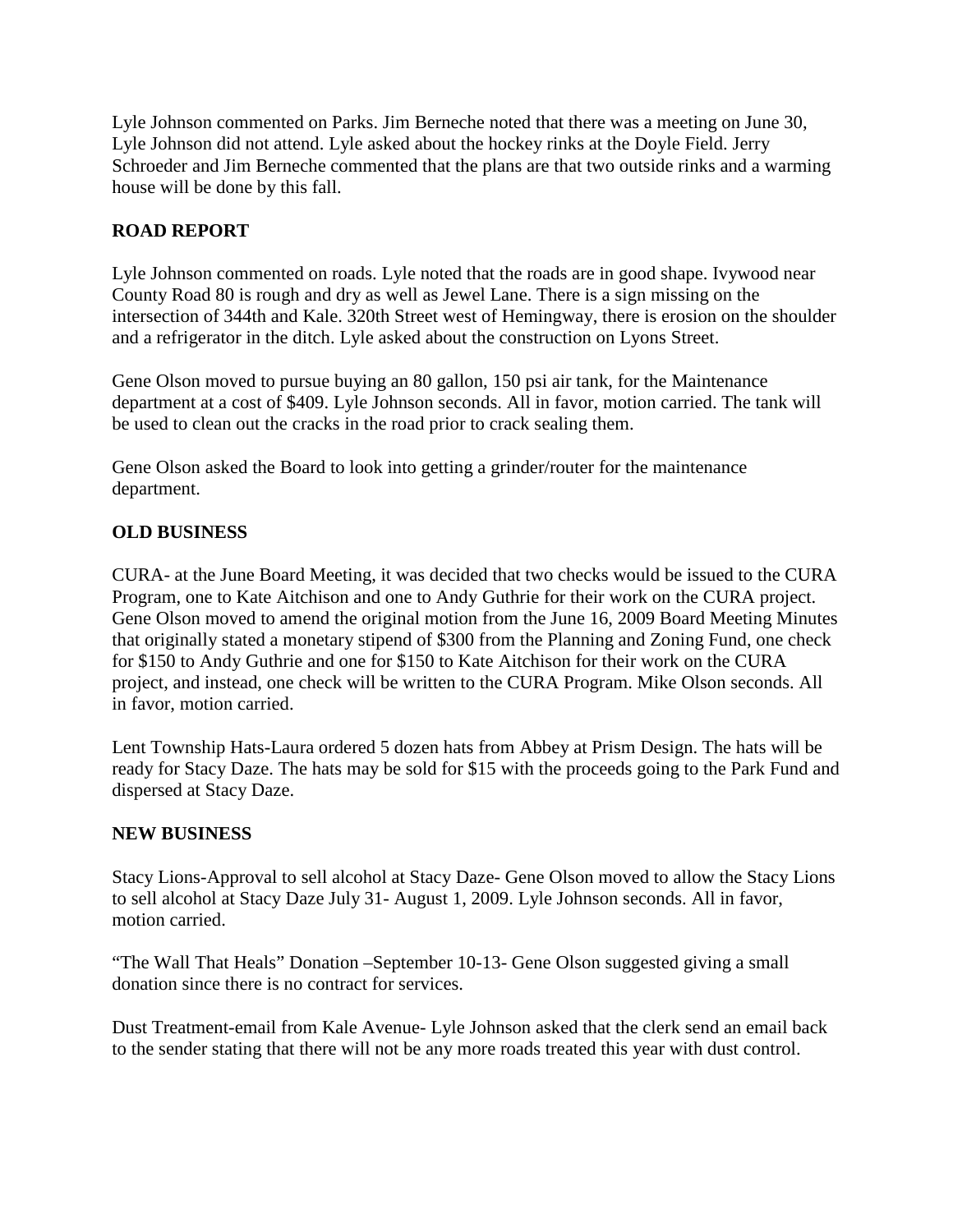Mike Olson commented on an anonymous letter that was sent to residents on Kale stating that the residents can have their road treated with dust control at no cost. Mike Olson did talk to a resident on Kale and explained this letter was not sent by the Township.

Temporary power to Reiger Ball Field- Gene Olson was asked to have temporary power at Reiger Field for Stacy Daze. A generator will be placed at the field on Friday July 31, 2009.

Letter from WSB & Associates- The Board recommends waiting until after the July 22 Informational Meeting before responding to WSB & Associates for consulting purposes.

Order loader discussion- Mike Olson moved to allow the maintenance department to purchase a new front end loader from Ziegler Caterpillar and pay for it out of the general fund and road and bridge equipment fund. Lyle Johnson seconds. All in favor, motion carried.

July 22, 2009 Public Meeting- The purpose of the meeting is to focus on the issues directly related to the town's role in the proposed power plant project. For example; site, sound, lighting, and traffic.

## **Treasurer's Comments**

- Pam Olson gave the supervisors a Schedule 1 report.
- Pam also noted that the Property Tax settlement was received as well as the 2009 Annexation settlement check in the amount of \$2400.
- Pam commented on the State Aid unallotment. The Township will be receiving almost \$12,000 less this year.
- Pam asked about sending out a newsletter. Gene Olson suggested waiting till early October to send out a newsletter.
- Pam purchased a new digital recorder with the money that was from the ink cartridge donations. There was enough money in ink cartridge donations to pay for the digital recorder. The township had to pay the tax only.

# **Clerk's Comments**

- Laura LeVasseur commented on an email that was sent from the Forest Lake Area Chamber of Commerce. Gene Olson noted that no one would be able to attend the FLACC Governmental Affairs Committee on July 28, 2009.
- Laura also showed the Supervisors some flyers for the 2nd annual Stacy Lent Fire Department Bash and Stacy Daze. Mike Olson noted that these events should be posted on the website. Gene Olson moved to have Lyle Johnson work with the web master to keep the website up to date. Lyle Johnson seconds. All in favor, motion carried.

## **Supervisor's Comments**

- Mike Olson commented on the KGM fish pond property. Mike found that there is no violation and that Steve is not trespassing on personal property to access his pond.
- Mike and Kerry are going to meet with Ron Chelberg to learn about driveway permits.